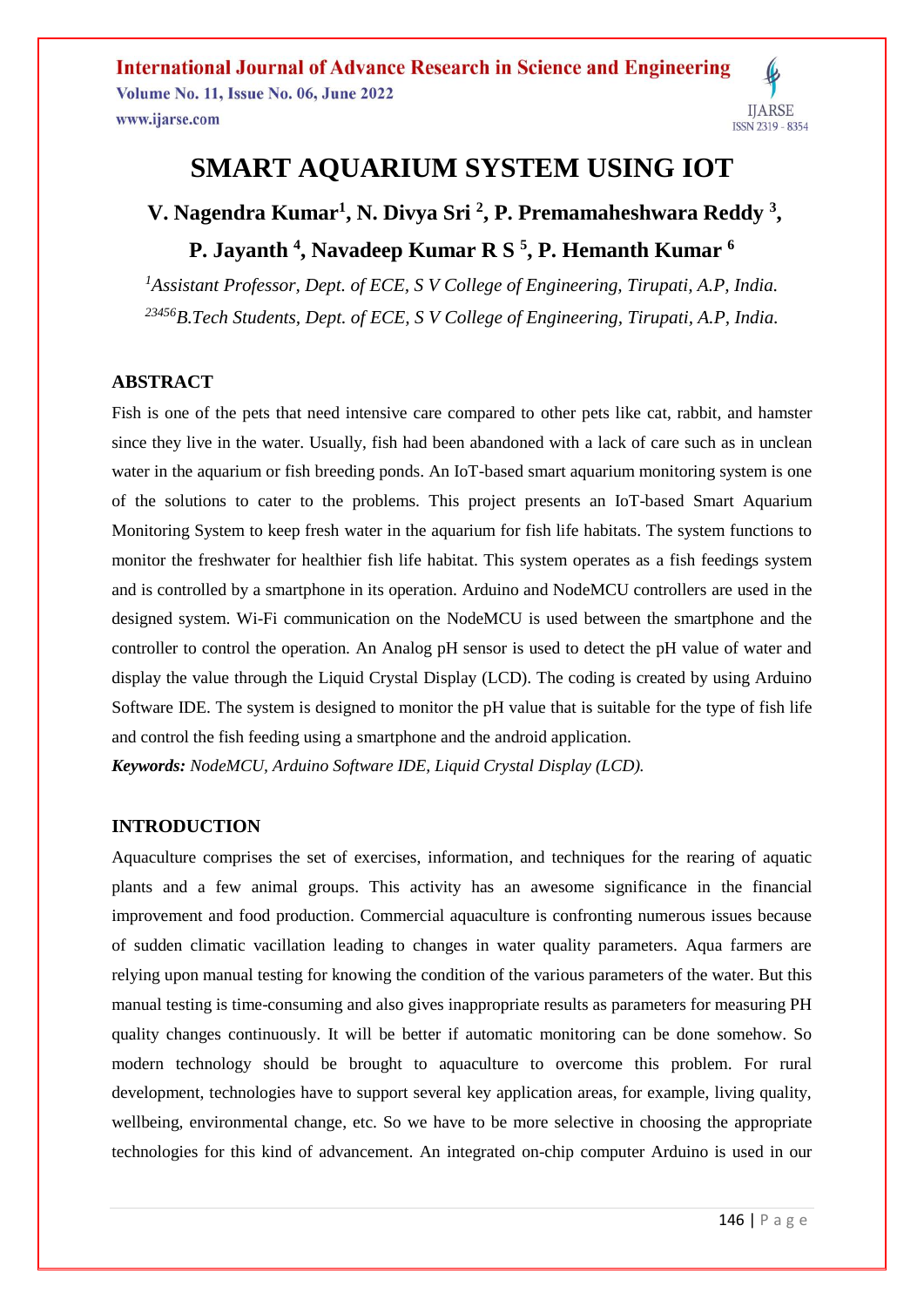#### **International Journal of Advance Research in Science and Engineering**  $\pmb{\ell}$ **Volume No. 11, Issue No. 06, June 2022 IJARSE** www.ijarse.com ISSN 2319 - 8354

system as a data processing and storing device. Using the Dataplicity service we can also access the NodeMCU through the internet. So, no additional Wi-Fi or Internet module is required.

## **LITERATURE REVIEW**

| S.NO | <b>JOURNAL</b>      | <b>TITLE</b>                   | <b>AUTHOR</b> | <b>LEARNING</b>                 |
|------|---------------------|--------------------------------|---------------|---------------------------------|
|      | <b>WITH YEAR</b>    |                                |               | <b>OUTCOMES</b>                 |
| 1.   | <b>JANUARY 2017</b> | <b>IoT</b> based Automation of | Kanaga Suba   | The proposed work               |
|      |                     | <b>Fish Farming</b>            | <b>RAJA</b>   | supports remote                 |
|      |                     |                                | Subramanian   | monitoring of the fish          |
|      |                     |                                |               | farming system based on         |
|      |                     |                                |               | the Internet of Things          |
|      |                     |                                |               | (IoT) for real-time             |
|      |                     |                                |               | monitoring and control          |
|      |                     |                                |               | of a fish farming system.       |
|      |                     |                                |               | The objective of this           |
|      |                     |                                |               | manuscript is to provide        |
|      |                     |                                |               | an automatic fish               |
|      |                     |                                |               | farming monitoring              |
|      |                     |                                |               | system thereby saving           |
|      |                     |                                |               | time, money & power for         |
|      |                     |                                |               | the farmer.                     |
| 2.   | <b>OCTOBER 2018</b> | <b>IoT Based Automated</b>     | Sajal Saha    | In this work, we have           |
|      |                     | <b>Fish Farm Aquaculture</b>   |               | outlined and actualized         |
|      |                     | <b>Monitoring System</b>       |               | monitoring of water             |
|      |                     |                                |               | quality of aquaculture          |
|      |                     |                                |               | utilizing Raspberry Pi,         |
|      |                     |                                |               | Arduino, various                |
|      |                     |                                |               | <b>Sensors, Smartphone</b>      |
|      |                     |                                |               | <b>Cameras, and Android</b>     |
|      |                     |                                |               | applications. Water             |
|      |                     |                                |               | quality parameters used         |
|      |                     |                                |               | in this work are                |
|      |                     |                                |               | Temperature, pH,                |
|      |                     |                                |               | <b>Electrical Conductivity,</b> |
|      |                     |                                |               | and Color. Sensor               |
|      |                     |                                |               | acquisition is conducted        |

147 | P a g e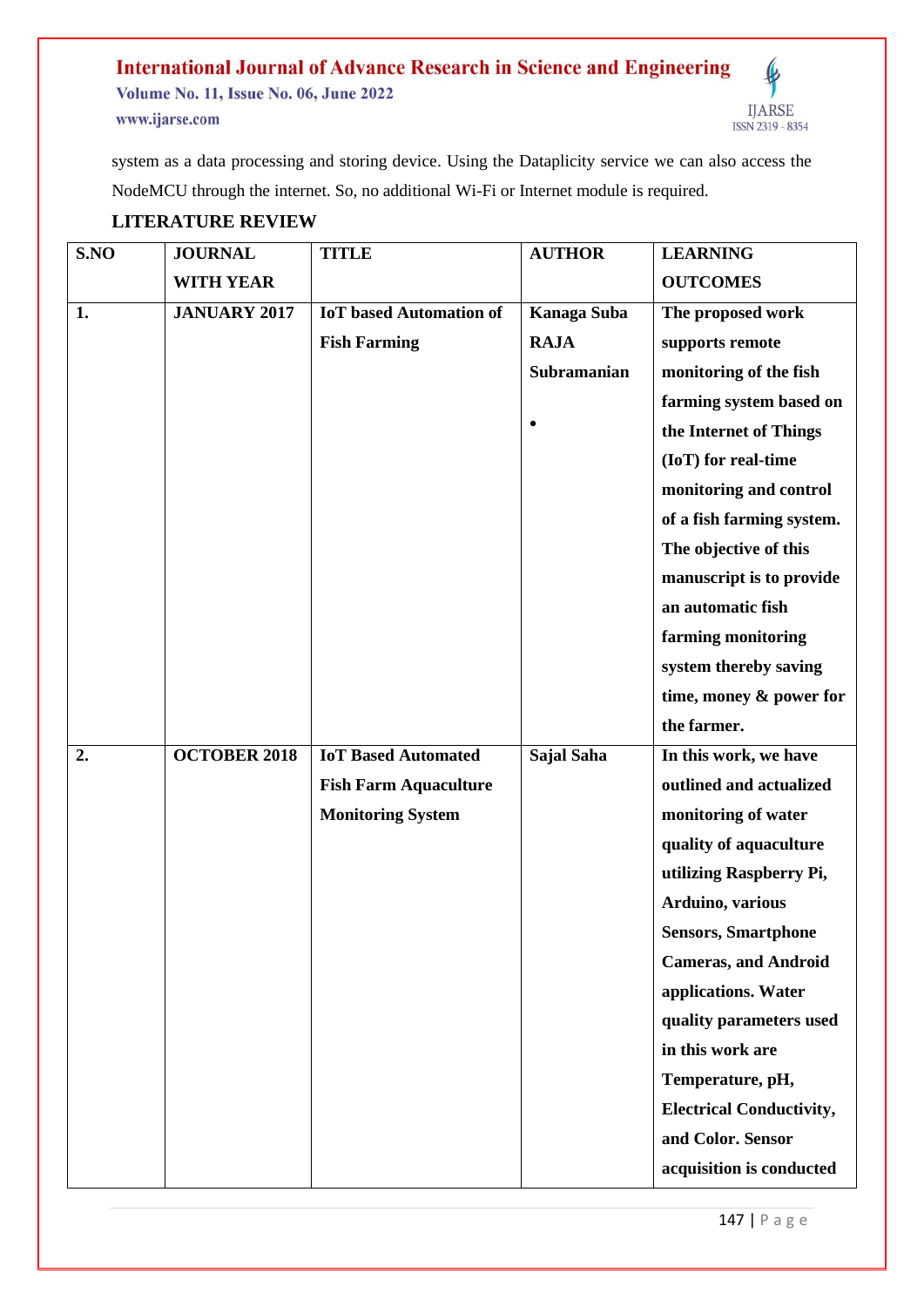## **International Journal of Advance Research in Science and Engineering**

**Volume No. 11, Issue No. 06, June 2022** www.ijarse.com



|  |  | by Arduino and            |
|--|--|---------------------------|
|  |  | Raspberry Pi is used as a |
|  |  | data processing device as |
|  |  | well as a server.         |

### **EXISTING METHOD**

In traditional Aquarium monitoring, we are monitoring the water quality of fish tanks is done manually. Sometimes it may not be possible to monitor the water and to feed the fish for house people.

### **DRAWBACKS:**

- Manual Interference
- Lots of time for cleaning
- Water quality cannot check accurately

### **PROPOSED METHOD**

In the proposed, we are using a pH Sensor and Temperature Sensor for monitoring the fish tanks. If the value of the pH in water increases and is above 7 it is good for fish. If it is between 6 to 7 then it is in moderated condition or if it is less than 6 then the water is not good for the fish so an alert message will be given to the owner by GSM. By using a Temperature sensor, the surrounding temperature can be measured and will give an alert when the temperature is exceeded. An ultrasonic Sensor is to check the water level in the fish tank. The sensor data will be uploaded to the cloud server using NodeMCU. The fish food can be served by using Servo Motor. By using the Cloud Server we can open and close the servo motor.

### **METHODS OR TECHNIQUES USED**

We are using a pH Sensor and Temperature Sensor for monitoring the fish tanks. If the value of the pH in water increases and is above 7 it is good for fish. If it is between 6 to 7 then it is in moderated condition or if it is less than 6 then the water is not good for the fish so an alert message will be given to the owner by GSM. By using a Temperature sensor, the surrounding temperature can be measured and will give an alert when the temperature is exceeded. An ultrasonic Sensor is to check the water level in the fish tank. The sensor data will be uploaded to the cloud server using NodeMCU. The fish food can be served by using Servo Motor. By using the Cloud Server, we can open and close the servo motor.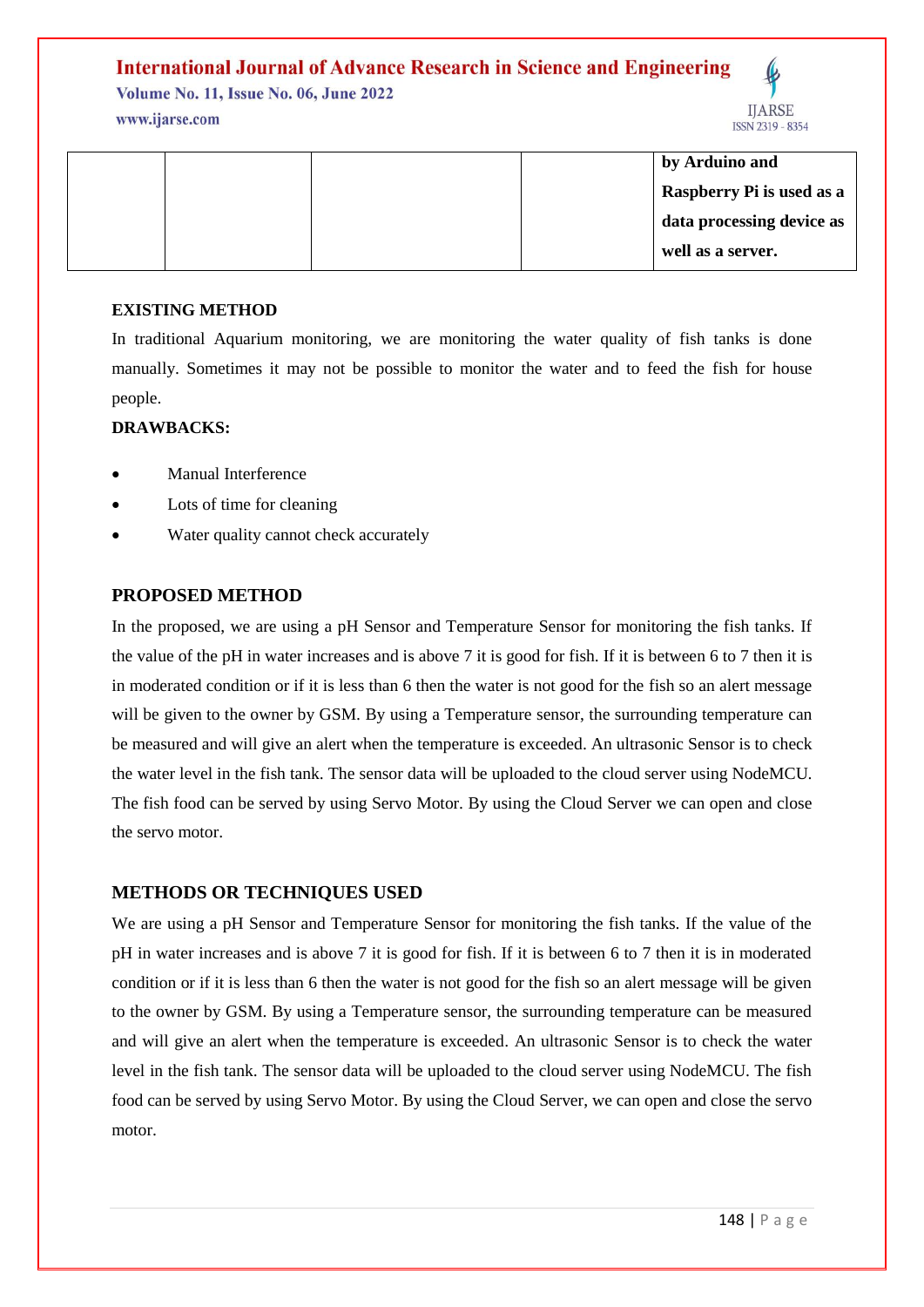## **International Journal of Advance Research in Science and Engineering Volume No. 11, Issue No. 06, June 2022**

www.ijarse.com

# **IJARSE** ISSN 2319 - 8354

### **RESULT**

Different tests were conducted to investigate, troubleshoot and test different sensors and modules.

• The normal temperature of the water of the aquarium was set as 28 degrees Celsius.

 The normal Ph level was set at 7. If the pH increases or decreases the GSM mobile would send an SMS on the mobile and after 15 seconds it would again send a reminder SMS on the given number.

 The ultrasonic sensor would send an SMS if the water level decreases or increases after a certain level.

 If the water in the aquarium is below 27 degrees Celsius or greater than 29 degrees Celsius, the heater attached to the outside wall of the aquarium would turn on by sending an SMS to the mobile, and the fan attached on the top faces the aquarium would turn ON.

 The TDS sensor would sense the presence of dissolved solids and send an SMS to mobile if the water becomes too cloudy due to the presence of dissolved solids**.**

## **ADVANTAGES**

- 1. More Reliable
- 2. Low Cost
- 3. More Compatible

## **APPLICATIONS**

- 1. Used in the fish pond
- 2. Can be applied to aquaculture
- 3. Convenient use in homes

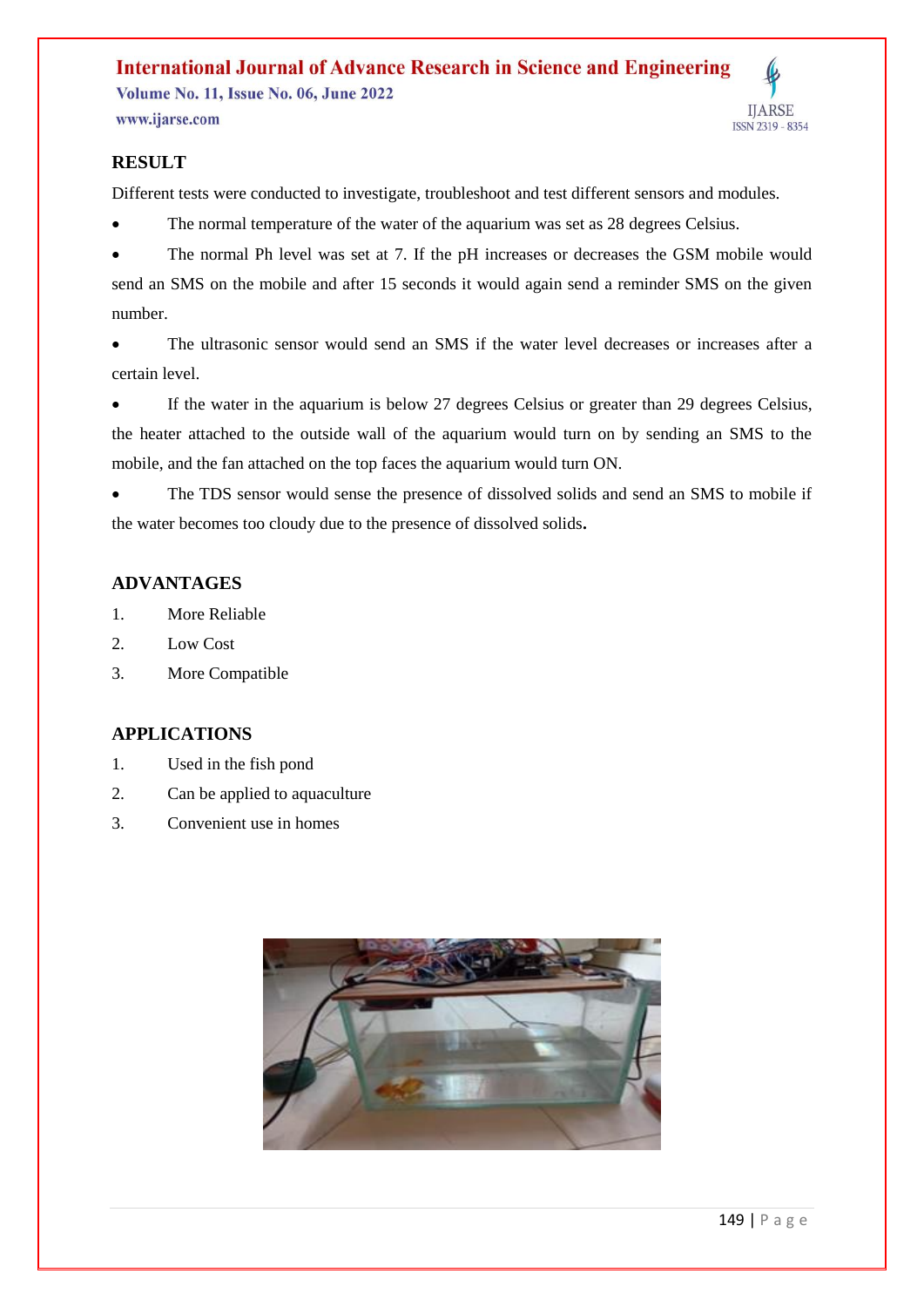## **International Journal of Advance Research in Science and Engineering**

**Volume No. 11, Issue No. 06, June 2022** www.ijarse.com



### **Fig.1: Indicates water level**



**Fig.2: Displays value of TDS** 



**Fig 3. Displays water temparature**

### **CONCLUSION**

This work designs and implements a unique aquaculture monitoring system based on IoT. Both Wi-Fi and Internet are combined in this system for convenience. This work finds a way to give better results with low cost than other available systems. Aqua farmers can avoid time-consuming manual testing now. This will help the aqua farmers to produce more number of fishes which will help to fulfill the demand for fish.

### **FUTURE SCOPE**

In the future, we are expecting to use upgraded sensors and the collection of more data that can be used for big data and analytics or to develop some AI algorithms for process optimization.

### **REFERENCES**

1. Hong-Jun Zhu, (2010), "Global Fisheries Development Status and Future Trend Analysis", Taiwan Economic Research Monthly, 33(3).